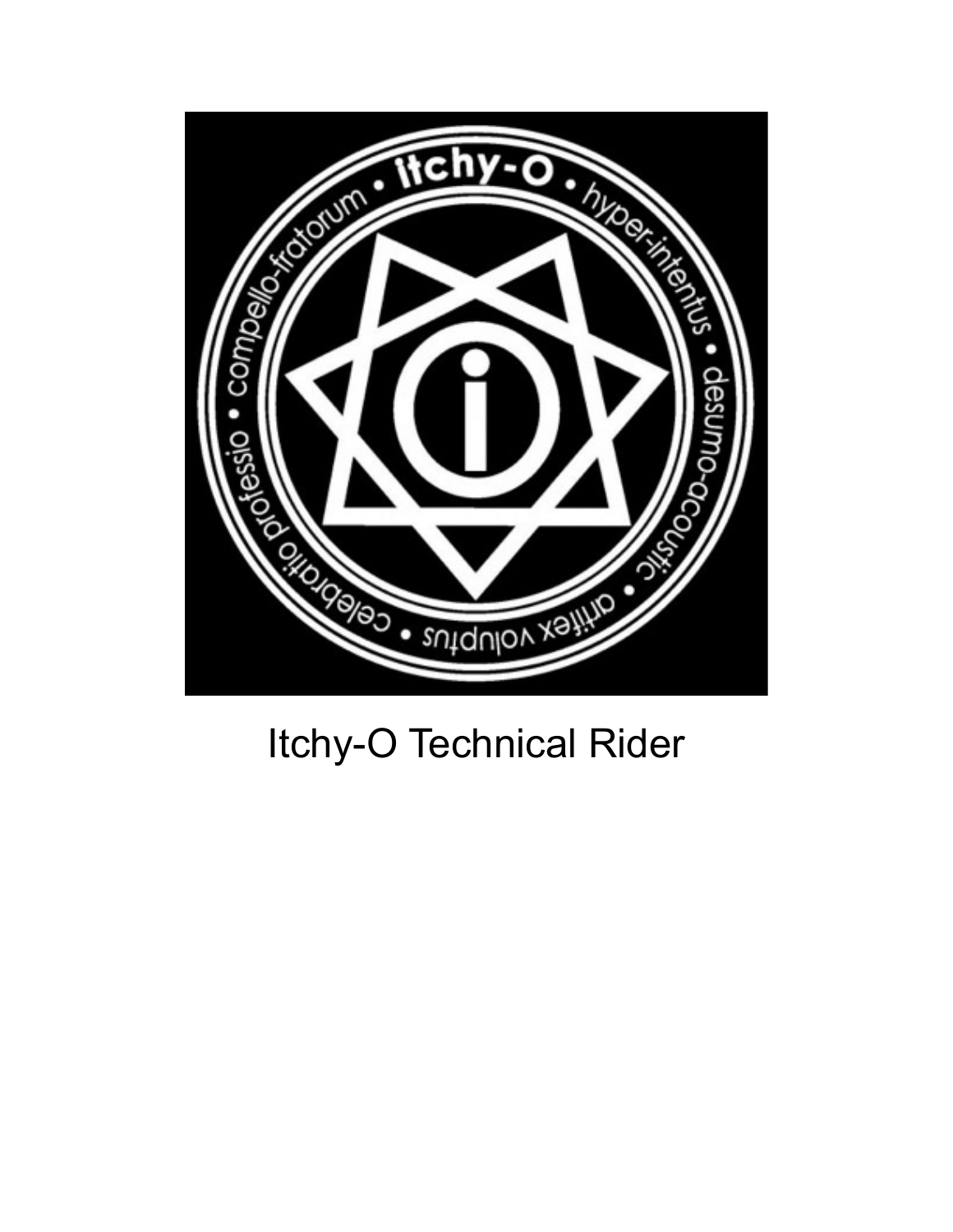# **Overview**

Itchy-O is a high energy performance group that combines marching drums and Japanese taiko drums with bass, guitar, synthesizers, samplers, as well as additional auxiliary audio to create an immersive auditory, and visual, experience for the audience.

# **Power**

Itchy-O is mostly mic'd instruments with battery powered electronics and does not require a large amount of electrical power.

## Stage

Power on the stage should be sufficient to support a 100 watt guitar amp, a 600 (or more) watt bass amps, and accessories. There should be power drops at stage left, stage right, and upstage center left and right for pedal boards and other minor electronics. Stage power should be isolated to prevent noise and grounded for safety.

## FOH / Monitors

Power for FOH and monitors should be sufficient to support:

- 17+ channels of wireless receivers
- 5<sup>+</sup> channels of wireless in-ear monitor transmitters
- Antenna distribution and combining for the above systems
- One (1), digital, FOH console
- Additional power for laptops, lighting, and misc.

# **Venue Sound**

- Clean, clear, loud, "tops" with plenty of headroom and strong enough to be heard over the marching drum section (Battery). Please note: The Battery produces, on average, a sound pressure level of 100 dba.
- Clean, clear, loud, "subs" for bass drums and synthesizers.
- Independently controlled subs are preferred.
- Clear, clear, total audio at a minimum of 115db to 75% of the house.

*System tech. required to be on hand to handle any system change requests or to assist with any emergencies in the system during the show.* 

# **Itchy-O Audio Overview / Requirements**

## FOH Console

Itchy-O currently tours with the Presonus Studiolive 24.4.2 with analog XLR snake to interface our wireless racks to this console.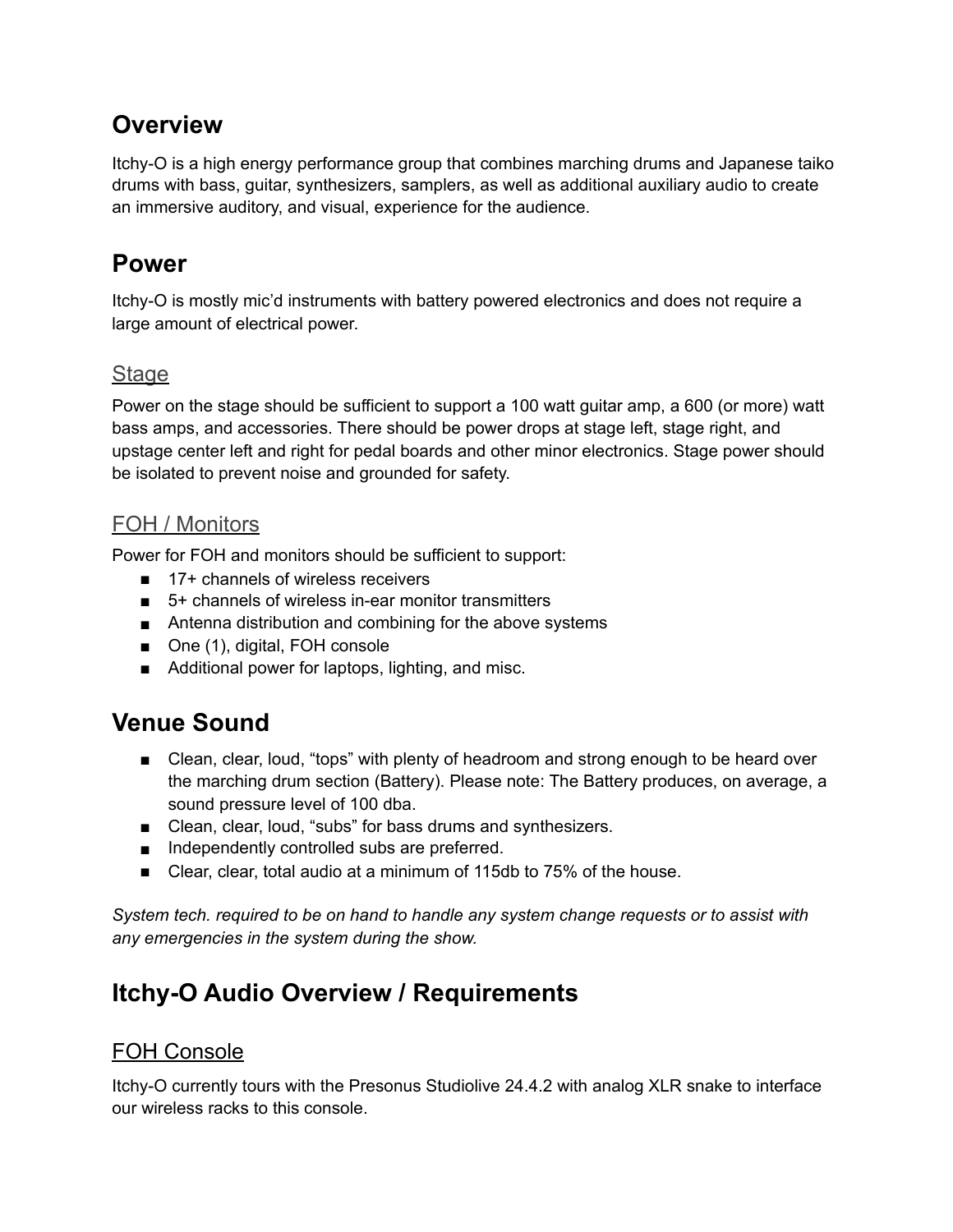#### **Monitors**

Itchy-O musicians perform on-stage as well as in the audience. We use Shure in-ear-monitors (IEMs) for 100% of our monitoring needs. Itchy-O provides all IEMs and required antennas. We require no monitors/wedges and do require that any/all monitors/wedges be removed from the stage during soundcheck and performance. Itchy-O FOH shall be responsible for all monitor mixes.

#### **Microphones**

Itchy-O relies heavily on wireless microphones and transmitters in addition to wired microphones and DIs on the stage. Itchy-O provides all wireless microphones. The following microphones (or their approved equivalents) and required cables shall be provided by the venue.

#### Wired Microphones / DIs / Stands

- 6 Shure SM573 3 chu-daiko w/shells, 1 shime
- 1 Sennheiser e906 guitar
- 1 Radial DI bass
	-
- 1 EV RE20/Shure Beta 52 odaiko
- 7 Short boom stands 3 Tall boom stands

#### System Interfacing

Itchy-O has performed in many different types of venues and interfaced with many different types of sound systems. We are very open to suggestions on the best way to interface our audio equipment to your venue's sound system. Our goal is an easy, hassle-free, and efficient setup and tear down for all staff. *Based on our experience*, we have found the following methods most efficient to interface Itchy-O audio to venue sound:

#### Itchy-O Console to Venue Sound

Because Itchy-O is not responsible for opening/support sound, **in all scenarios**, Itchy-O will provide a left/right mix plus aux (for subs) to 3 inputs at the venue console. These 3 inputs will be routed in the venue console as Mix Out Left, Mix Out Right, Subs. This configuration allows venue FOH to support opening/support acts as well as help observe any noise ordinance requirements. Example:

| Itchy-O Console Mix Left  | -> venue console input, assigned left, no subs                           |
|---------------------------|--------------------------------------------------------------------------|
| Itchy-O Console Mix Right | -> venue console input, assigned right, no subs                          |
|                           | Itchy-O Console Aux Output -> venue console input, assigned to subs only |

These cables shall be provided by venue:

- 2 XLRF -> XLRM
- 1 1/4" TRS -> XLRM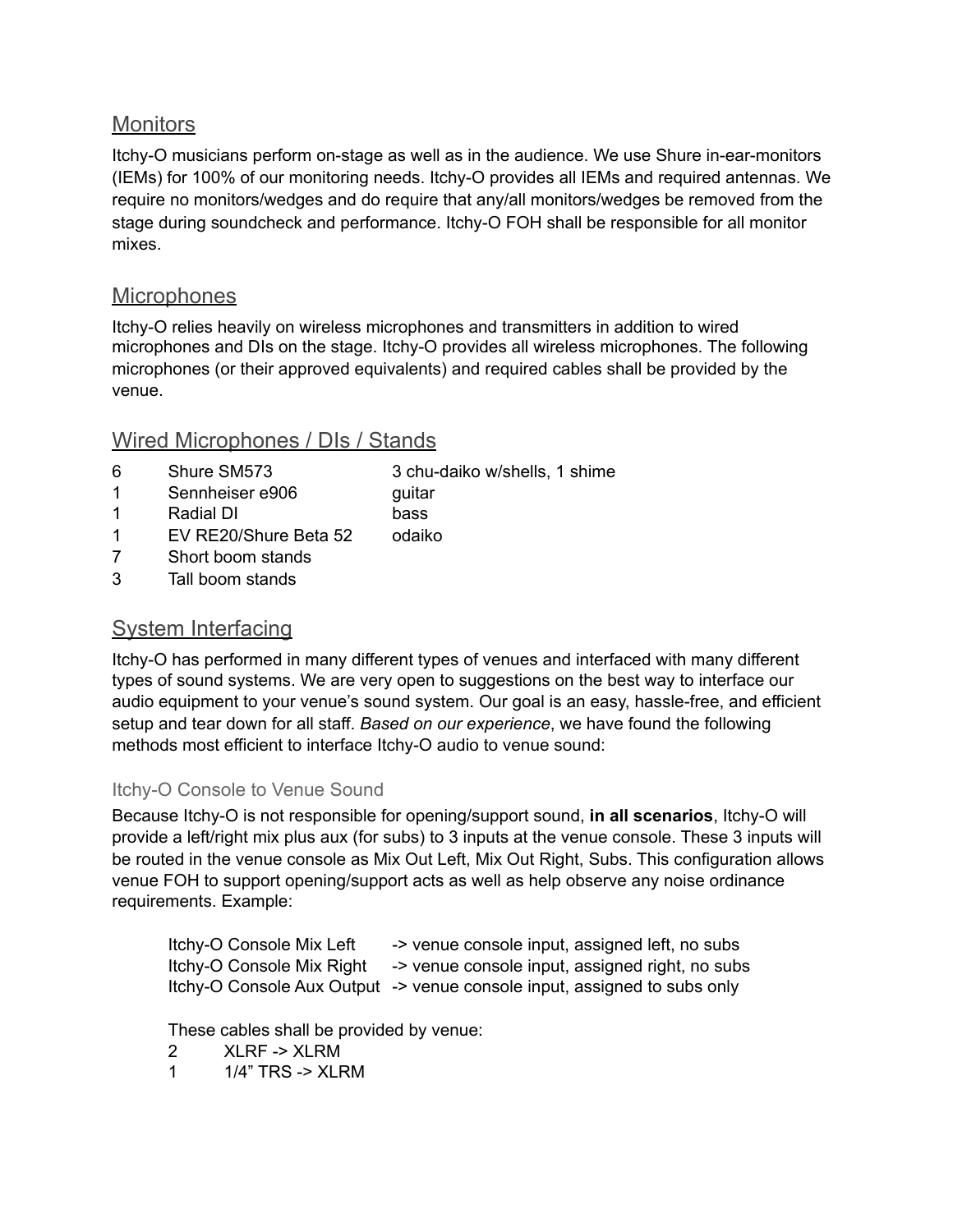#### Analog Snake

If the venue uses an analog snake to send stage lines to FOH then, in addition to the above interfacing, Itchy-O shall be allowed to remove inputs from the FOH console to connect them directly to our console.

#### Digital Snake

If the venue uses a digital snake to send stage lines to FOH then, in addition to the above interfacing, the venue system tech. shall configure the lines as direct outs from the venue console to the Itchy-O console. The venue shall provide all necessary cabling. Example for 1 stage input:

Stage line 1 -> Digital Snake 1 -> FOH Console -> Direct out 1 -> Itchy-O Console 1

Repeat for additional inputs.

#### Stage Plot

A stage plot shall be provided by Itchy-O in a Technical Audio Advance approximately 1-2 weeks before the performance.

#### Technical Audio Advance (TAV)

A Technical Audio Advance will shall be provided 1-2 weeks before the performance. This TAV will include contact information, input list w/microphone requirements, wireless coordination report, monitor assignments, wireless rack layout, IEM rack layout, etc.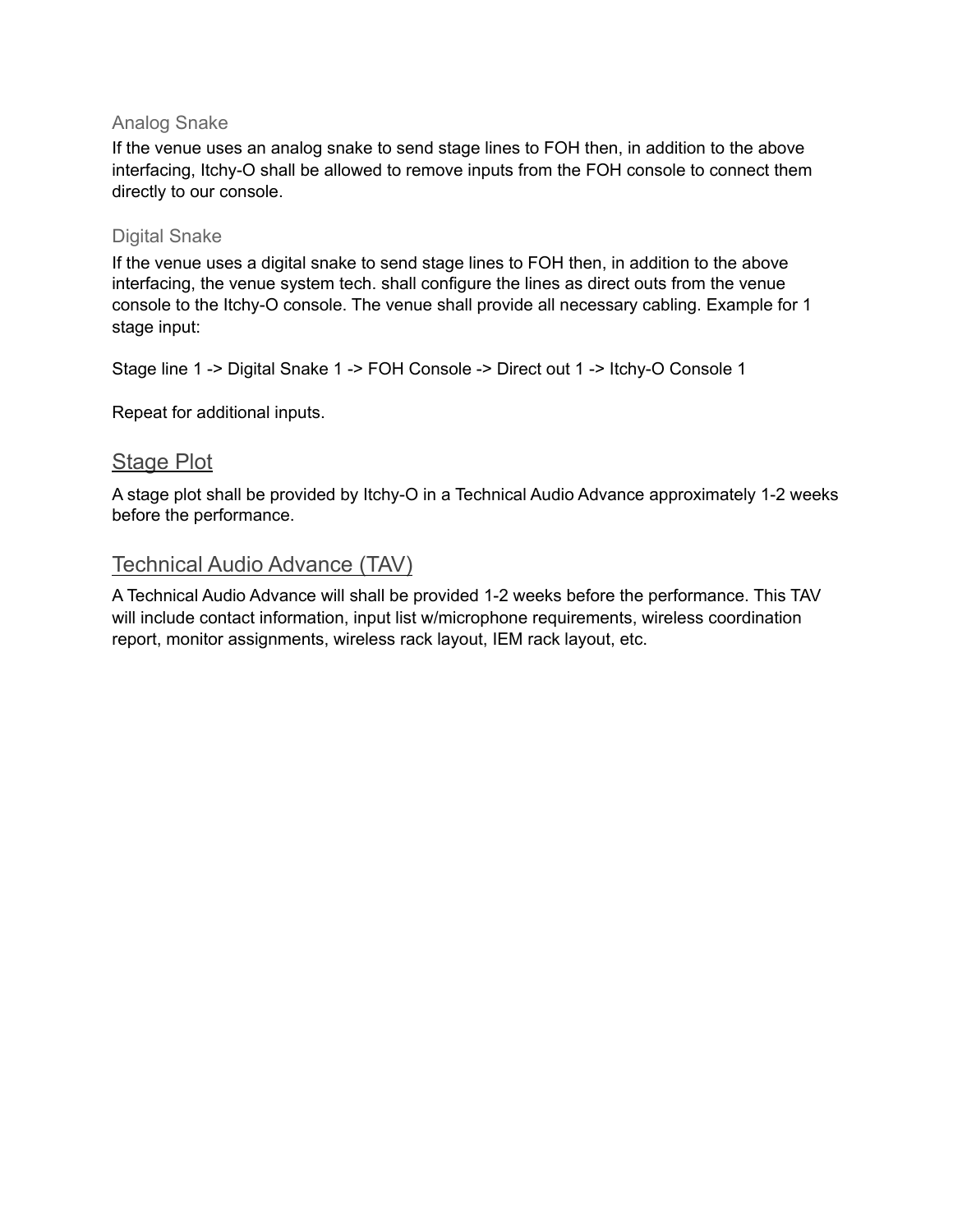# Staging Requirements for staged "Non-Mobile" Performances

#### **Main Stage Minimum = 16 X 24 X 4 Down Front Drum Riser Minimum = 12 X 12 X 18"**

**NOTE: Updated stage plot shall be included in TAV 1-2 weeks before performance**